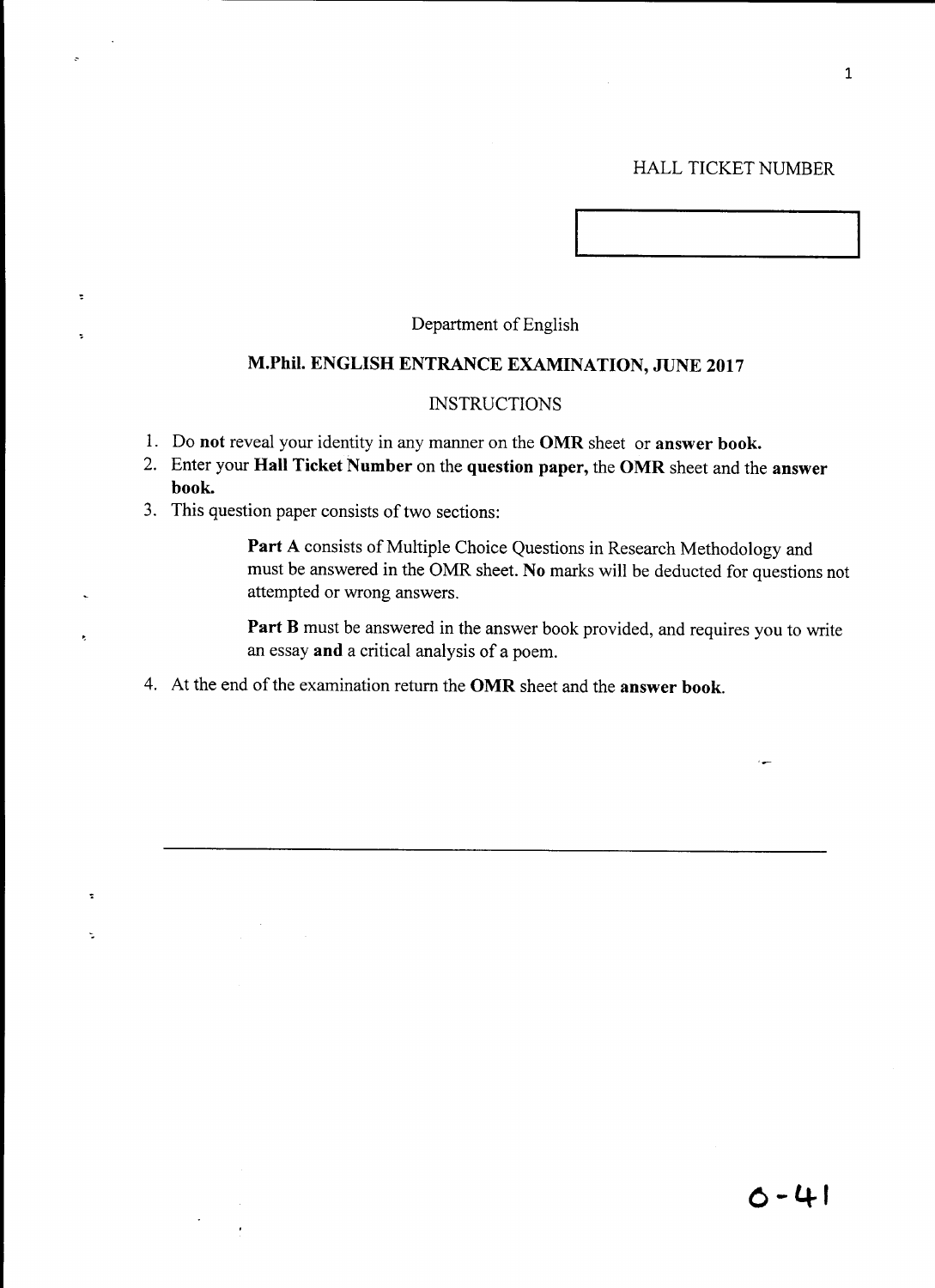# Part A: Research Methodology

- 1. Which of the following is generally *not* considered a 'primary source' for literary research?
- A. Novel
- B. Diary
- C. Poem
- D. Glossary
- 2. One of the following is *not* an essential quality of 'scholarly resources':
- A. Written by experts in the field
- B. Reviewed by peers in the field
- C. Written with a lot of jargon
- D. Account for previous studies in the field
- 3. If you are looking for critical material on the following topic, what would be the best and most productive keywords for your search?

The Representation of Poverty in Contemporary Indian Fiction in English.

- A. Representation, poverty
- B. Poverty, Indian fiction
- C. Indian, English
- D. Representation, Indian fiction
- 4. If you were studying the adaptation of the Harry Potter books into film, then your methodological approaches would be necessarily ....
- A. Interpolative
- B. Literary-philosophical
- C. Interdisciplinary
- D. Bibliographical
- 5. If you were researching tweets and blogs you would be working within the broad field  $of...$
- A. Screen studies
- B. Digital culture studies
- C. Consciousness studies
- D. Image studies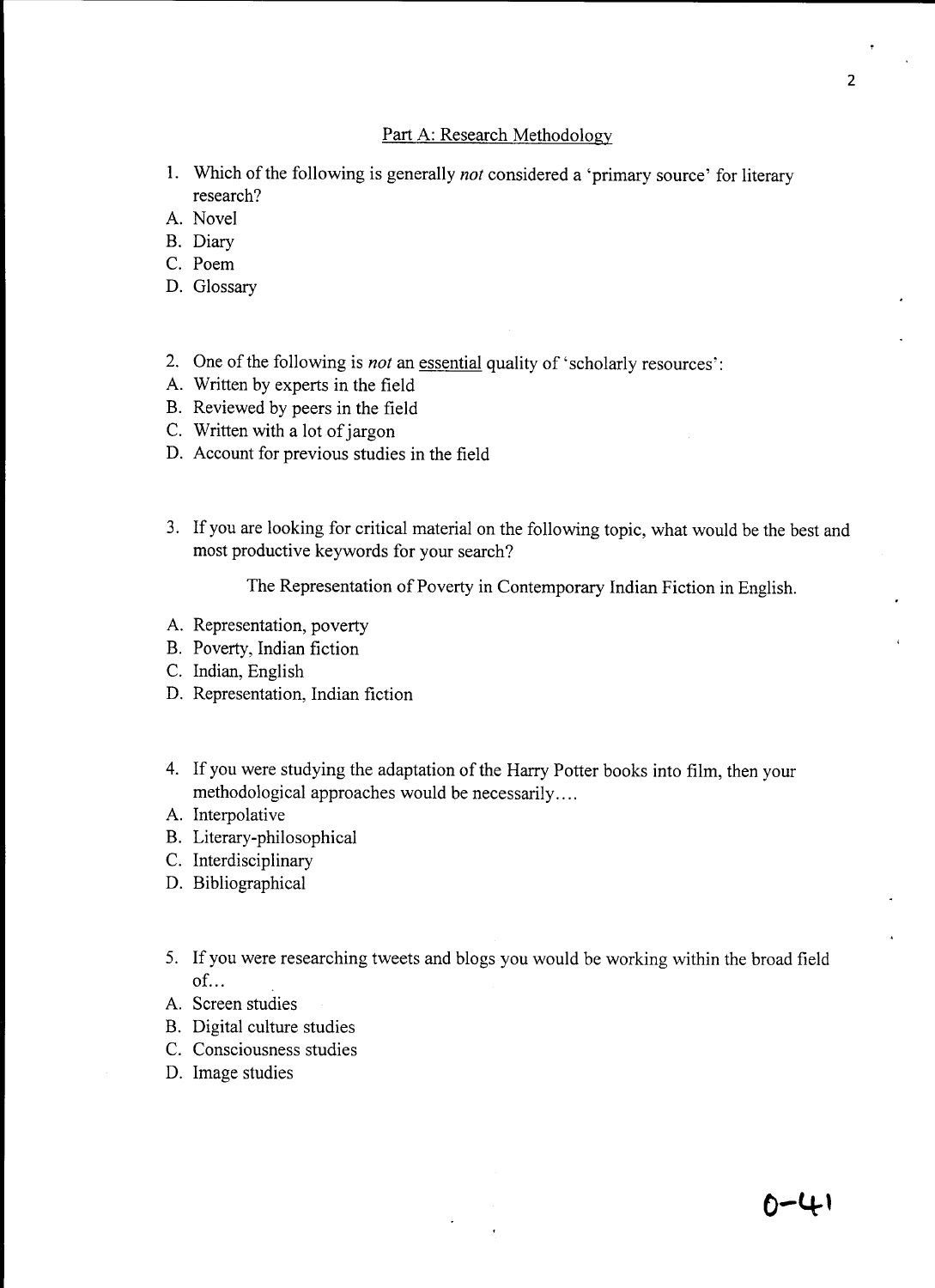6. Into which *established* field of study would all these characters fit?

Moriarty, Lecter, Voldemort, Lex Luthor

- A. Arch-villain studies
- B. Evil studies
- C. Cultural studies
- D. Pop-film studies
- 7. If a project that studies contemporary publishing is funded by a publishing house then the project might be said to have a...
- A. Conflict of interest
- B. Double-edged research program
- C. Double-vision methodology
- D. Contestatory methodology
- 8. A hypothesis is
	- A. A statement which serves as the basis for future investigation
	- B. A statement of the aims of an investigation
	- C. A methodical evaluation of research evidence
	- D. A&C

 $\overline{\mathbf{z}}$ 

- 9. The first stage of literary research is...
	- A. Searching sources of information to locate problem
	- B. Survey of related literature
	- C. Identification of a research problem
	- D. Searching sources of information to locate problem.
- 10. When reading an article in a scholarly journal one should...
	- A. Reject the ideas of the author outright
	- B. Approach it with a questioning stance
	- C. Accept the ideas of the author in their entirety
	- D. Use the same ideas in your own writing
- 11. A research paper is at least a brief report on research work based on
	- A. Primary Data only
	- B. Secondary Data only
	- C. Both Primary and Secondary Data
	- D. None of the above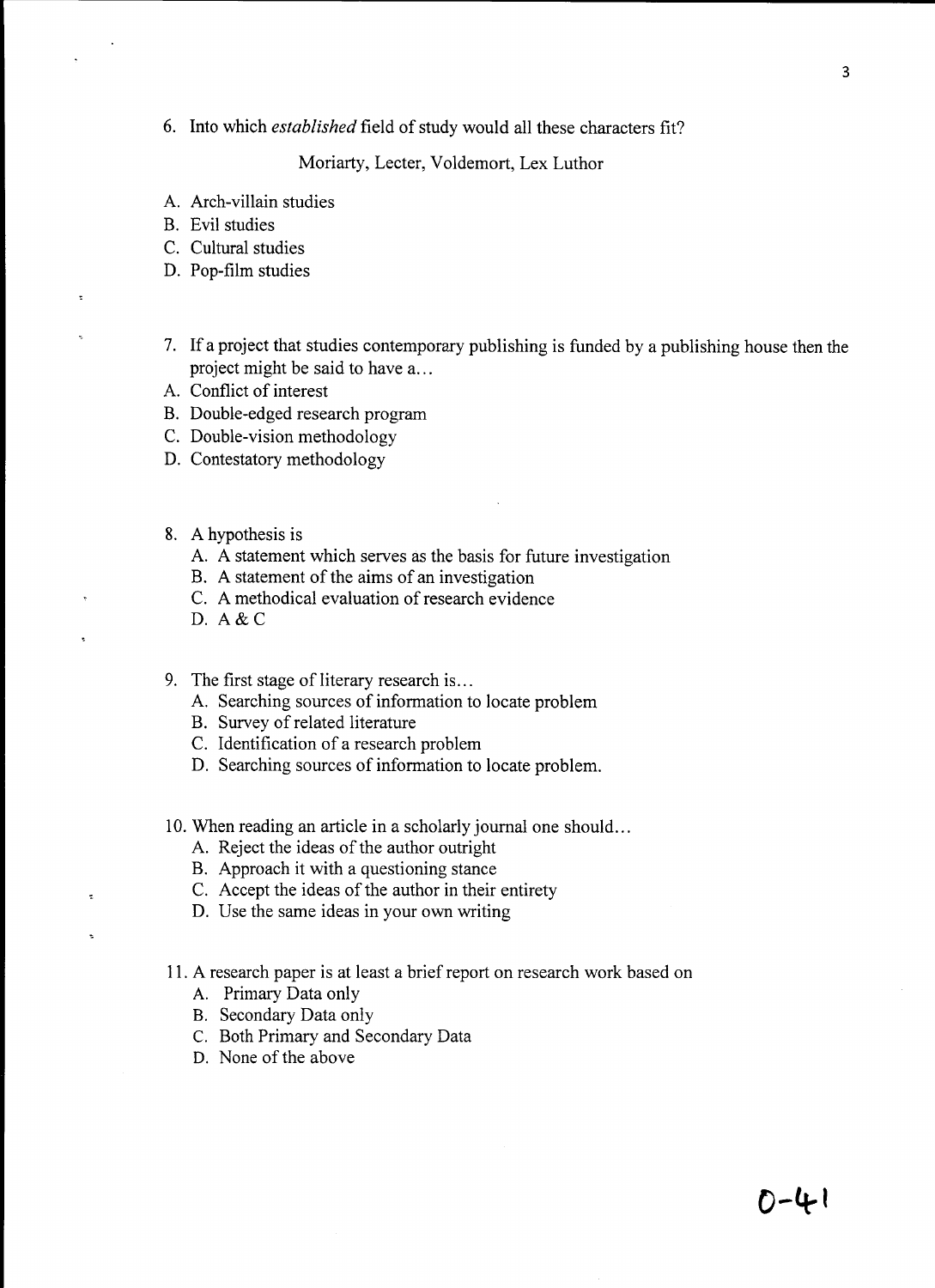- 12. The final stage in the research process is ...
	- A. Problem formulation
	- B. Data collection
	- C. Data analysis
	- D. Report writing

13. One of the following search engines is exclusively meant for scientific information:

- A. Google
- B. Yahoo
- C. SCIRUS
- D. Altavista
- 14. Inductive logic proceeds from:
	- A. The general to the general
	- B. The particular to the general
	- C. The general to the particular
	- D. The particular to the particular

15. While critically analysing a text, which of the following assumptions is likely to be troublesome?

- i. The idea that there can be only one correct reading
- ii. The notion that a good description is equal to a good analysis
- iii. The belief that all interpretation is purely subjective
	- A. Only ii
	- B. i and iii
	- C. ii and iii
	- D. i, ii and iii
- 16. To ensure that we are not just seeing in a text what we 'feel', we need to
	- i. Ensure that our idea can be validated in the text as a whole
	- ii. Ensure that the specifics in the text also endorse the idea
	- iii. Find a critic who says what we think
		- A. i and ii
		- B. i and iii
		- C. ii and iii
		- D. i, ii and iii
- 17. In literary research the thesis statement should *not* be
	- A. Debatable and evaluative
	- B. Validated by the text
	- C. Self-evident and obvious
	- D. Rooted in a theoretical school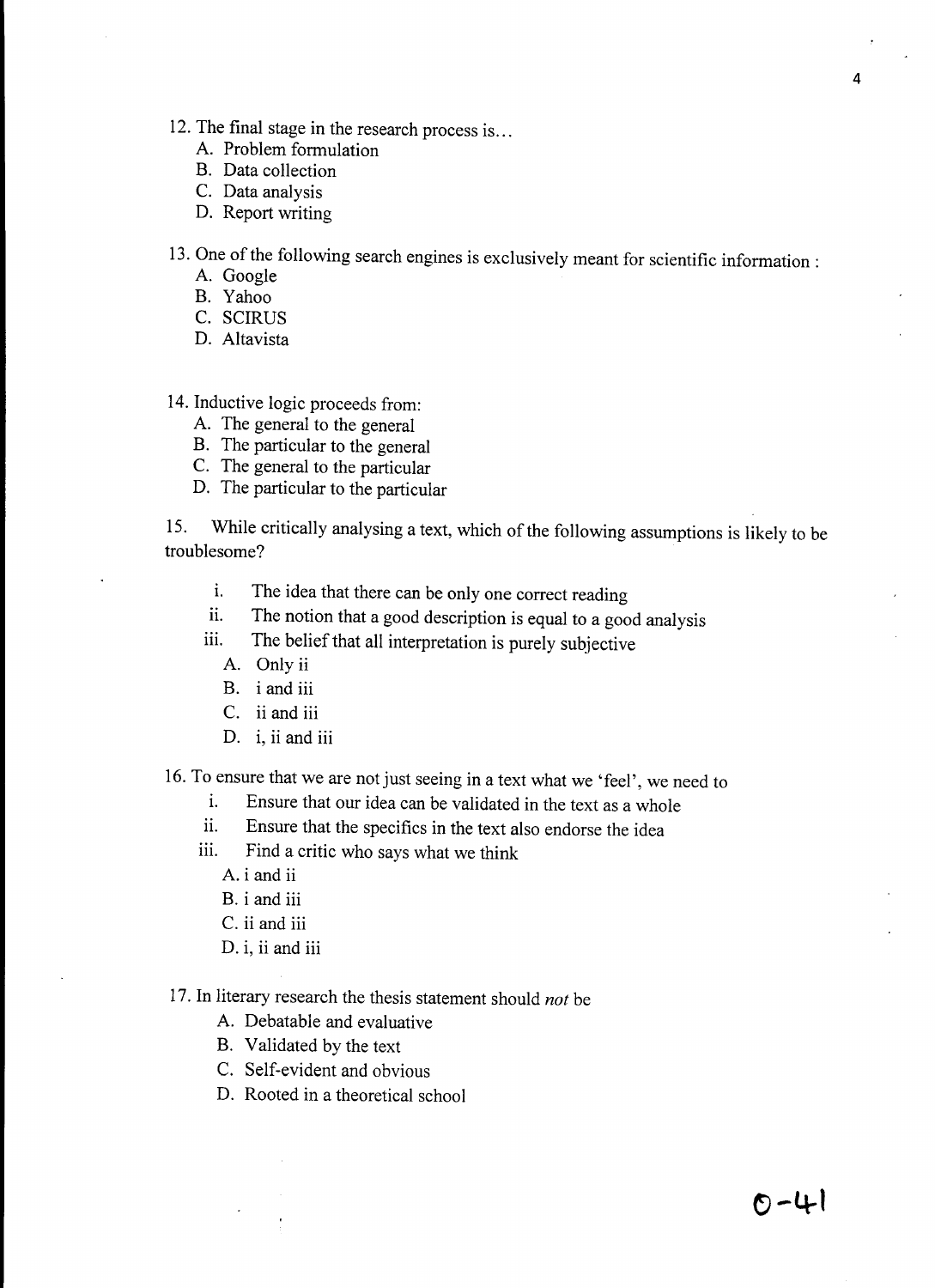18. Which of the following statements is *not* true of 'Fat Studies'?

- A. It is an interdisciplinary field.
- B. It studies the nutrition of fats.
- C. It studies fat human bodies.
- D. It is akin to critical weight studies.

# 19. Which of the following does *not* fit into the rubric of' Materialist criticism'?

- A. Marxist criticism
- B. New Historicism
- C. Cultural Materialism
- D. Myth Criticism

20. Mythopoeic narratives do *not* include

- A. Narratives that create new mythologies.
- B. Narratives that are static retellings of the older mythologies.
- C. Narratives that are transformative retellings of older mythologies.
- D. Narratives that posit entire new mythological universes.

21. Read the following sentences and then mark the correct choice:

- i. An abstract is both critical and evaluative.
- ii. An abstract is a purely descriptive summary.
- iii. An annotation is both descriptive and evaluative.
	- A. Only i is true
	- B. Both ii and iii are true
	- C. Both i and ii are true
	- D. Only iii is true
- 22. Which of the following is *not* a valid method in literary research?
	- A. Close reading of texts
	- B. Merely summarizing
	- C. Character study
	- D. A historicist approach

# 23. Life-histories or case-histories may be considered as an adequate basis for generalization to the extent that

- A. They are typical or representative of a certain group.
- B. They are not typical or representative of a certain group.
- C. They take cognizance of all the individual case histories of the group.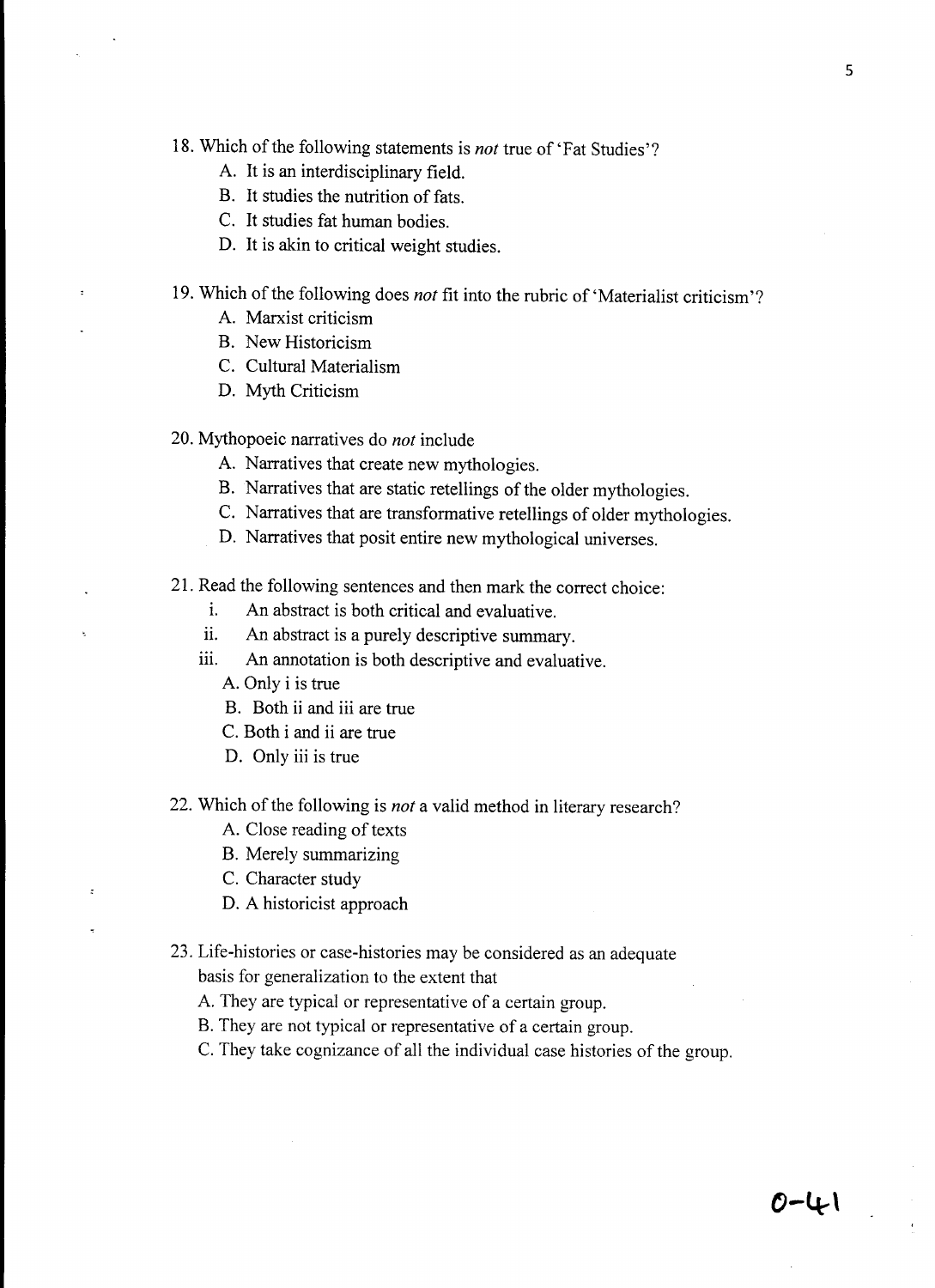D. They do not take cognizance of all the individual case histories of the group.

# 24. In research, documentation means...

- A. Preservation of documents
- B. Collection of documents
- C. Acknowledging the exact sources of information
- D. Writing summaries of documents

25. The practice of publishers seeking the advice of expert readers, or referees, before publishing a book is called:

- A. Critical review
- B. Refereeing
- C. Peer evaluation
- D. Scrutiny

26. The New Critical method of reading is attributed to:

- A. Matthew Arnold
- B. Harold Bloom
- C. Cleanth Brooks
- D. Jacques Derrida
- 27. In the study of bibliography, collation applies to
	- A. Checking the details that appear side by side.
	- B. Collecting various types of information and presenting them.
	- C. Verifying the number and order of the sheets of a volume as a means of determining its completeness.
	- D. Rearranging the number and order of the sheets of a volume as a means of determining its cohesion.
- 28. Identify the odd one out:
	- A. Descriptive versus Analytical Research
	- B. Applied versus Fundamental Research
	- C. Quantitative versus Qualitative Research
	- D. Historical versus Chemical Research
- 29. In reasoned argument we often deduce that something is or is not the case. To deduce means \_\_\_\_\_\_\_\_\_.
	- A. To take away from what has been argued or presented.
	- B. To derive as conclusion from something known or assumed.
	- C. To anticipate as conclusion from something known or assumed.
	- D. To add to what has been argued or presented.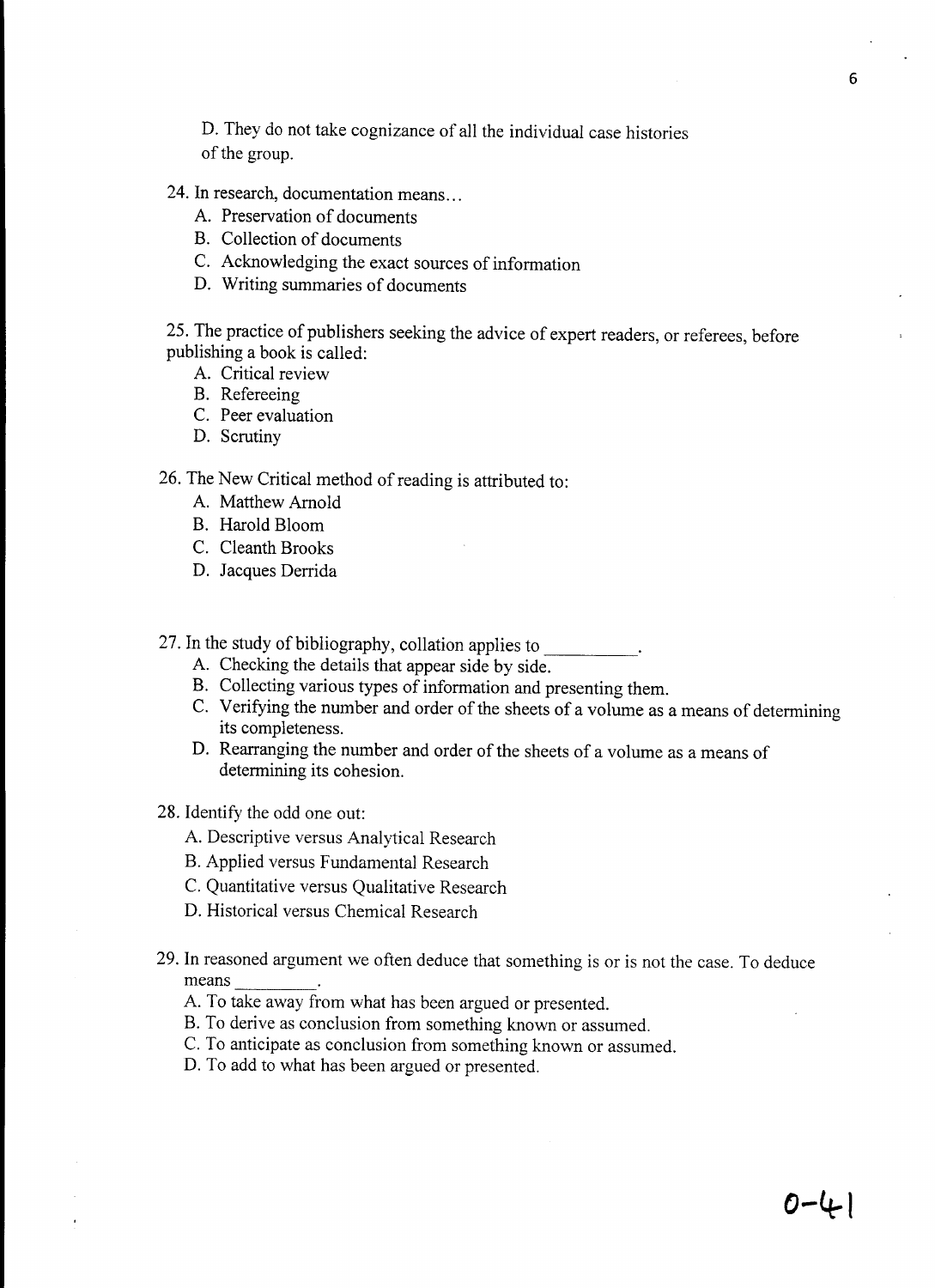30. Reading, studying, considering, teaching. etc., in a superficial or cursory manner is to the material on hand.

A. Skip

- B. Peruse
- C. Skim
- D. Prompt

#### 31. Which of the following statements is a logical fallacy?

- A. All flowers are not yellow.
- B. Many flowers are not yellow.
- C. No flower is yellow.
- D. Many flowers are yellow.
- 32. A hypothesis need not be
	- A. amenable to testing
	- B. specific and limited in scope
	- C. consistent and derived from the most known facts
	- D. indicative of the various stages of the research project
- 33. Which of the following is *not* a component of the research methodology in literary studies?
	- A. To apply relevant theoretical tools to interpret texts
	- B. To develop new theories for reading texts
	- C. To contextualize texts in their milieu
	- D. To rewrite the stories from the texts
- 34. Fan fiction would be researched under the broad category of ...
	- A. Archival studies
	- B. Technology studies
	- C. Pop culture studies
	- D. Renaissance studies
- 35. Which of the following would you *not* use as a reliable source for critically analyzing a text or author?
	- A. Scurrilous prose about the text/author
	- B. Autobiographical writings
	- C. Biography
	- D. Encyclopedia entries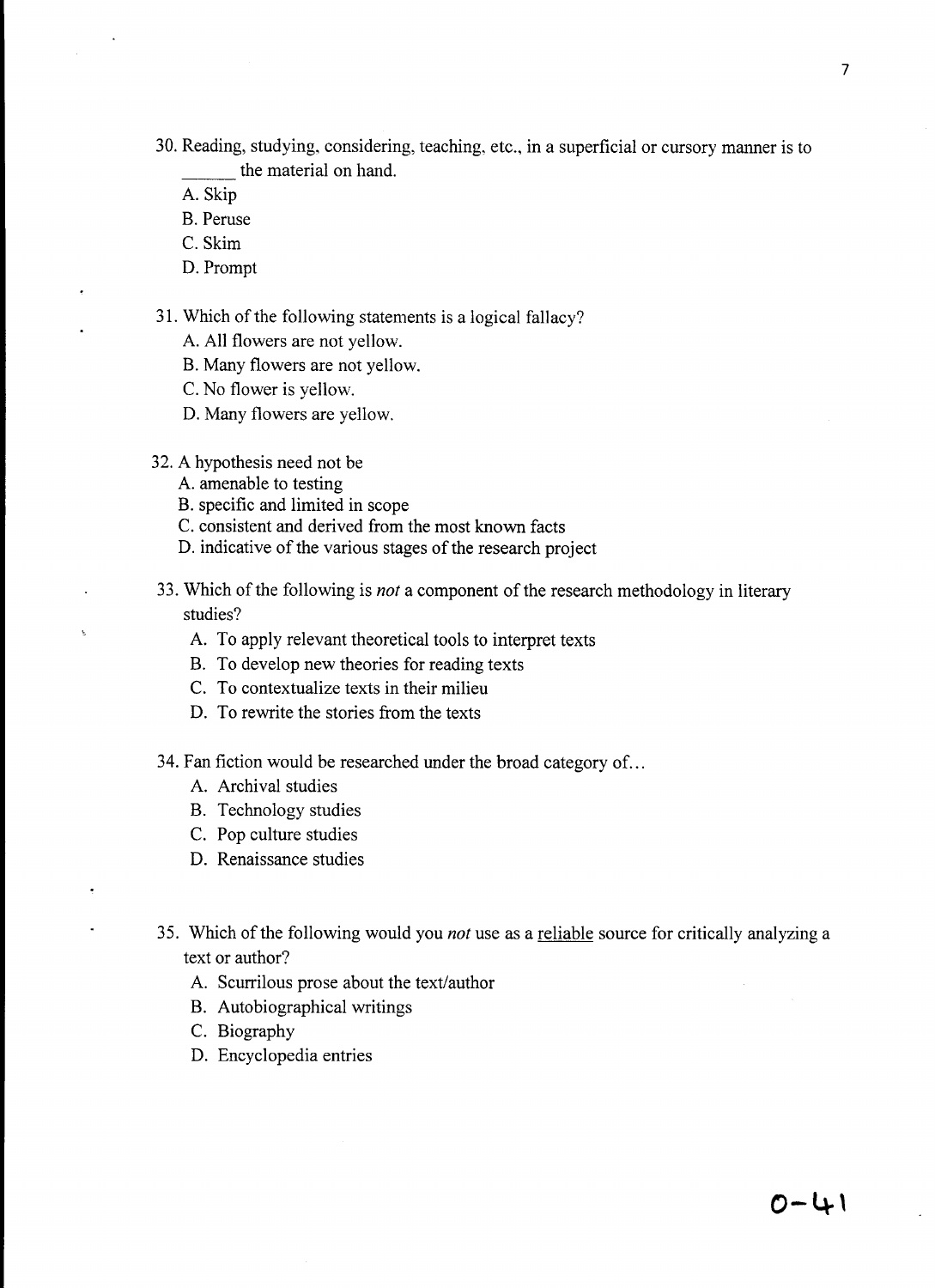- 36. If you skip a word or phrase when quoting a passage in your writing, you insert  $a$ /an
	- A. Hyperbole
	- B. Epitaph
	- C. Ellipsis
	- D. Prolepsis
- 37. Examining the prolepsis, analepsis and metalepsis in a plot would mean one is studying ...
	- A. Structural Narratology
	- B. Plot studies
	- C. Sequencing Studies
	- D. Metatheory
- 38. A critical approach that utilizes information about the author's personal life in order to explicate hers/his works would be....
	- A. Milieu centric
	- B. Psychobiographical
	- C. Historical
	- D. Author focus
- 39. When we study 'diction' in a text, we study the ...
	- A. Words on a page
	- B. Choice of words
	- C. Words in a dictionary
	- D. Lyrical words
- 40. What is the province of a philologist?
	- A. Written records and their authenticity and original meaning
	- B. Palaeomodem and neomodem textuality
	- C. Graphic art of the philological society
	- D. Logical construction of linguistic and philosophical texts.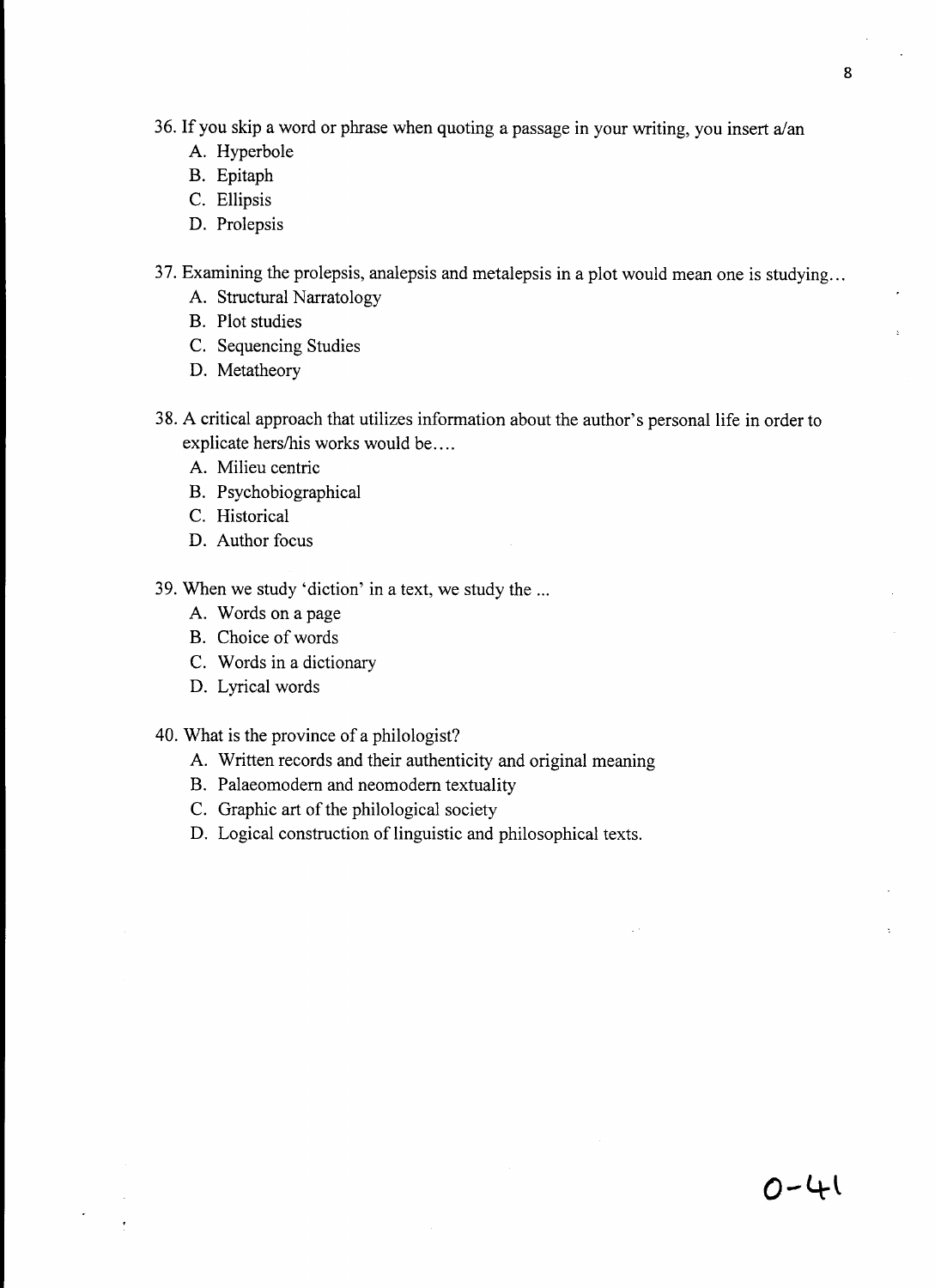#### **Part B**

#### Essay

#### (20 marks)

Write an essay on **ONE** of the following topics:

- 1. A Dalit Canon?
- 2. Queer aesthetics in literature
- 3. Approaching seventeenth century poetry
- 4. Memory and autobiography
- 5. The fiction *of* the world
- 6. The film as *text*
- 7. The postcolonial Victorian
- 8. How to read a trauma-memoir. ..

#### Poetry analysis

#### (20 marks)

**Poets believe that they work with mental ears. What evidence of the auditory/acoustic imagination do you find in the following poem? How much of that evidence contributes to its apocalyptic tone?** 

#### Sound of the Axe

Once a woman went into the woods. The birds were silent. Why? she said. Thunder, they told her, thunder is coming. She walked on, and the trees were dark and rustled their leaves. Why? she said. The great storm, they told her, the great storm is coming. She came to the river, it rushed by without reply, she crossed the bridge, she began to climb **up** to the ridge where grey rocks bleached themselves, waiting for crack of doom, and the hermit had his hut, the wise man

 $O - 4$